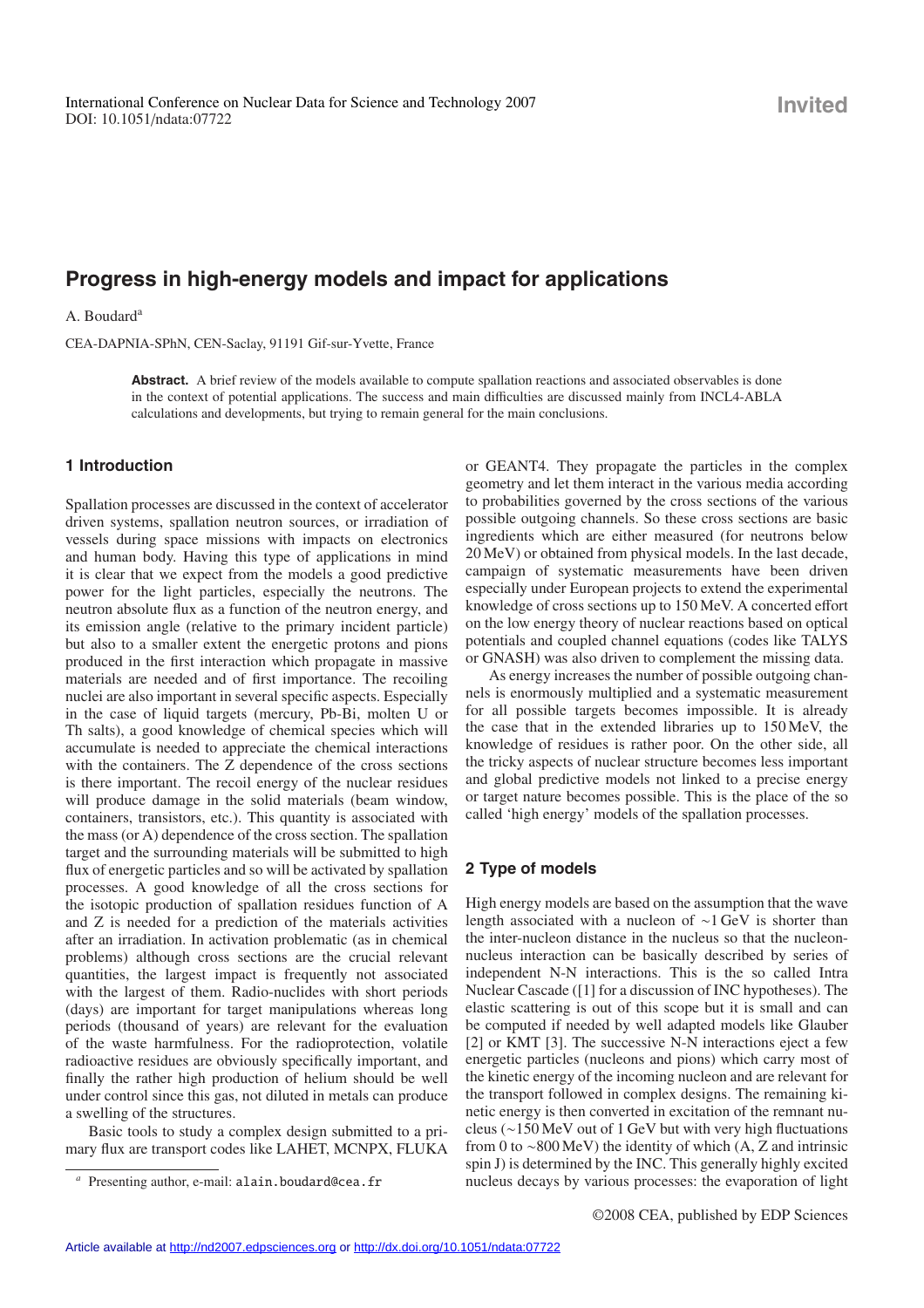particles (at least n, p and 4He are considered and possibly heavier ones) in competition with a possible fission of the remnant nucleus. More exotic decays are sometime considered like the multi-fragmentation of the nucleus when the excitation energy per nucleon exceed ∼3 MeV or very asymmetric binary decays of the nucleus (also named Transition State Model).

INC models were originally treating the nucleus as a medium out of which the point like incident particle was, according to the NN scattering length promoting nucleons which were then explicitly followed. The codes ISABEL [4] and Bertini [5] found in LAHET and MCNPX are of that type. J. Cugnon with INCL [6] has introduced a more symmetric treatment with the explicit classical motion of all the nucleons of the target nucleus in the nuclear potential and a criteria for NN interactions based on the minimal distance of approach. The recent BRIC code of H. Duarte [7] follows this scheme with in addition a realistic curvature of the trajectories in the potential. Originating from Nucleus-Nucleus reaction theory, QMD based cascades introduce an extension of the nucleon with Gaussian wave packets and a Skyrme interaction ([8] and communications [9, 10]). As the nucleon energies become smaller during the cascade, INC justifications are weaker. So some authors introduce a "pre-equilibrium" phase before the de-excitation. The CEM codes of S. Mashnik (associated to the V. Barashenkov et al. cascade) are of that type [11]. In LAHET, the use of the Bertini cascade is also recommended associated with pre-equilibrium. Whether or not this stage introducing more flexibility but through more phenomenology is needed or partially included in the INC is still a question of interesting debates.

The typical de-excitation code is the old Dresner-Atchison one with an evaporation based on the Weisskopf-Ewing formulation. In the modern GEM [12] code, the parameters have been updated and the evaporation of particles extended up to  $^{24}$ Mg. The ABLA code [13] developed at GSI and actually part of an Abrasion-Ablation code, pay a special attention to the fission channel. In the present public version, only p, n and  $\alpha$  particles were treated in the evaporation but a new version (ABLA07 [14]) with more evaporated particles, new inverse cross sections and a refined fission treatment will be presented in this conference. The GEMINI code [15] treats the very asymmetric binary decays with the Transition State Model and the evaporation in the spin dependent formulation of Hauser-Feshbach. The SMM code [16] has a multi-fragmentation of the nucleus in addition to fission and evaporation.

#### **3 Possible precisions and difficulties**

Most of the codes already mentioned (INCL4 [17], ISABEL [4], CEM2k [11], BRIC [7]) give a rather precise account of cross sections in a wide domain of beam energies and for many targets. The double differential cross sections of neutron production for incident protons in the GeV range is generally correctly predicted (fig. 1). In the forward direction, the quasielastic peak appears slightly too high in energy and too narrow with INCL4. The excitation of the ∆ resonance is correct whereas some versions of Bertini give an abnormally high contribution at 0◦ [18]. The excitation energy at the end of the cascade must be correct for a good account of the isotropic



**Fig. 1.** Double differential cross sections for neutron production from protons (1.2 GeV) on lead. The data [18] are the points. The histogram is an INCL4 calculation without clusters coupled with ABLA.

evaporative part below 20 MeV. The region 20 MeV–100 MeV is very delicate since the INC validity can be questioned there for such a low energy. In INCL4, these nucleons are contributing to the formation of cascade clusters. For thick targets (fig. 2), the neutron emission less structured is also quite correct as a function of energy and emission angle.

The cross section for the production of spallation residualnuclei is precisely computed for masses close to the target one. A systematic under prediction of light evaporation-residues is observed around 1 GeV for heavy targets (lead for example) with INCL4 [17] as well as with ISABEL (fig. 3) whereas it is not the case at 500 MeV [20] when a pure evaporation is coupled with the cascade. Similar difficulties are observed in the spallation of iron [21] and this is interpreted as the signature of additional de-excitation mechanisms linked with a large excitation at the end of the cascade. The experimental study of correlations between the fragments of iron spallation measured with the SPALADIN setup at GSI [22] already pointed out the relevance of the Transition State Model as treated by the GEMINI code. The precise recoil velocity spectra of 136Xe fragments measured with FRS [23] exhibits two components which brings also valuable information on the various decay mechanisms of the de-excitation process.

At the moment, the ABLA code appears as the most coherent one to predict isotopic distributions of fission products and evaporation residues of a mass close to the target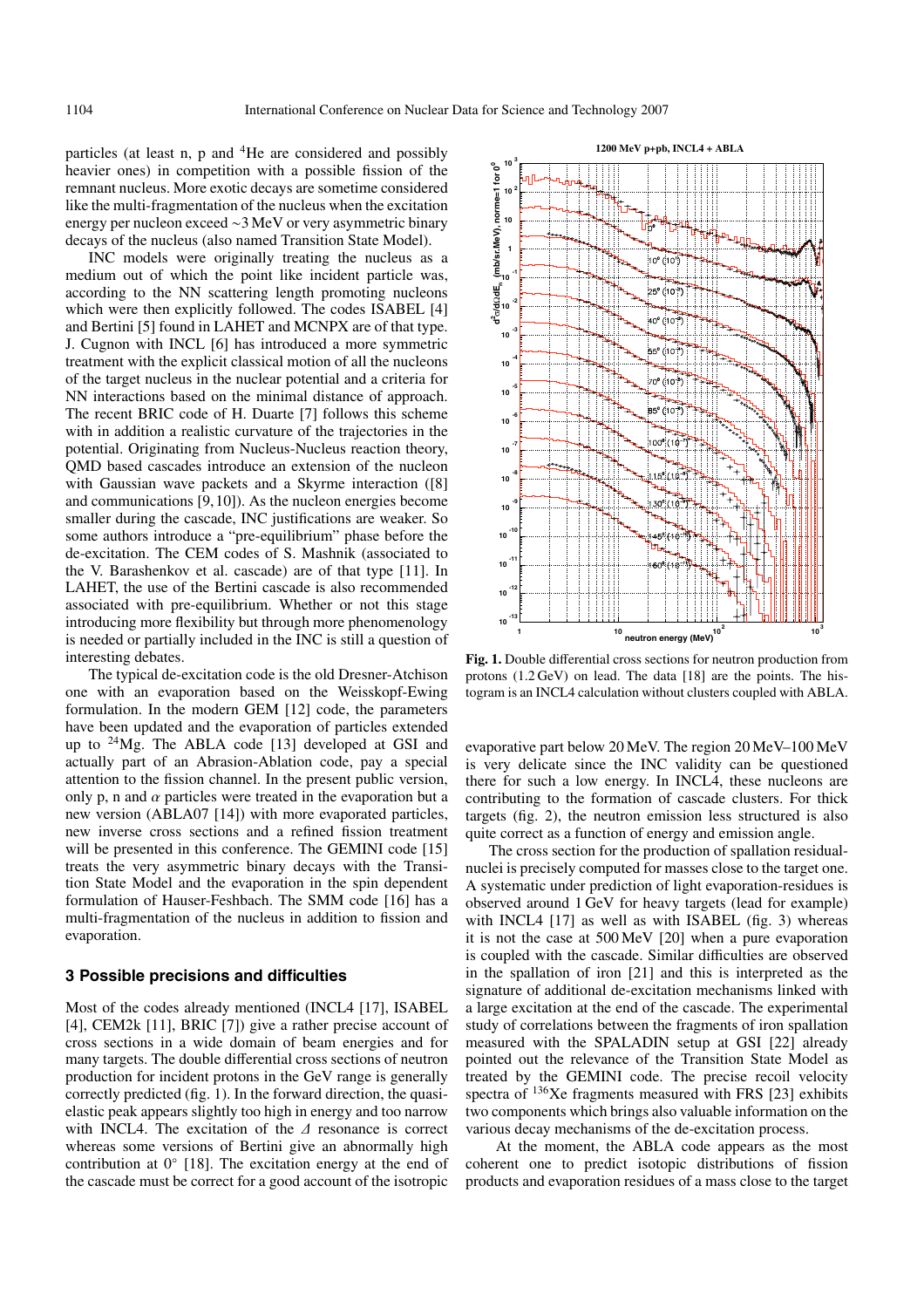

**Fig. 2.** Neutron production from a cylindrical (105 cm long, diameter of 10 cm) iron target with a 1.6 GeV proton beam. The points are data [19], the histogram is an INCL4 calculation coupled with ABLA with transport treatment by LAHET. The schemes show which part of the target is seen by the detectors at each angle.



**Fig. 3.** Residual-nuclei production cross sections (data from [30]) compared with a Isabel-ABLA calculation (histogrammes). Isotopic cross sections are summed for constant mass number (top). Some isotopic families of heavy residues are displayed in the bottom part.

one, but edges of distributions remain rather imprecise and should be used with some care.

### **4 Improvements of INCL4**

Compare to the public version INCL4.2 [17], the code (now version INCL4.4) has been improved in several ways.



Fig. 4. Double differential cross sections of p, n, d, <sup>3</sup>He, t and <sup>4</sup>He production from a Ta target with a 1.2 GeV proton beam. Points are data from [27] and histograms are an INCL4.4 calculation including the last treatment of cluster production (see text) coupled with ABLA.

A dependence of the nuclear potential depth with the isospin of the baryon (nucleon or ∆33) based on the Fermi gas model has been introduced. For nucleons, a dependence with the kinetic energy has been also implemented, following optical potential systematics. The pions in the nucleus are now moving in an attractive phenomenological potential. This work is part of the Th. Aoust PhD [24] and is detailed in ref. [25]. Basically this improves the pion production and the nucleon cross sections at low energy.

The production of composite light particles  $(d,t,{}^{3}He$  and <sup>4</sup>He) has been revisited following the original idea of a dressing of escaping nucleons at the surface of the nucleus [26]. The clusterization is done with a r-space, p-space vicinity criteria (∆*r* ∗∆*p* < 387 fm.MeV/c) and at a fixed distance from the mean nuclear radius  $(R_0 + 2$  fm). The priority is given to the heaviest possible cluster and at random if a triton and a <sup>3</sup>He are possibly formed. Energy, including cluster binding energy, and momentum are conserved. The appropriate Coulomb barrier is also treated. Note that with only 2 empirical parameters this simple approach gives a reasonable account of the double differential cross sections up to 150–200 MeV for incident neutrons of 513 MeV on Bi and Cu, protons of 2.5 GeV on Au and protons of 1.2 GeV on Ta (fig. 4) taken as an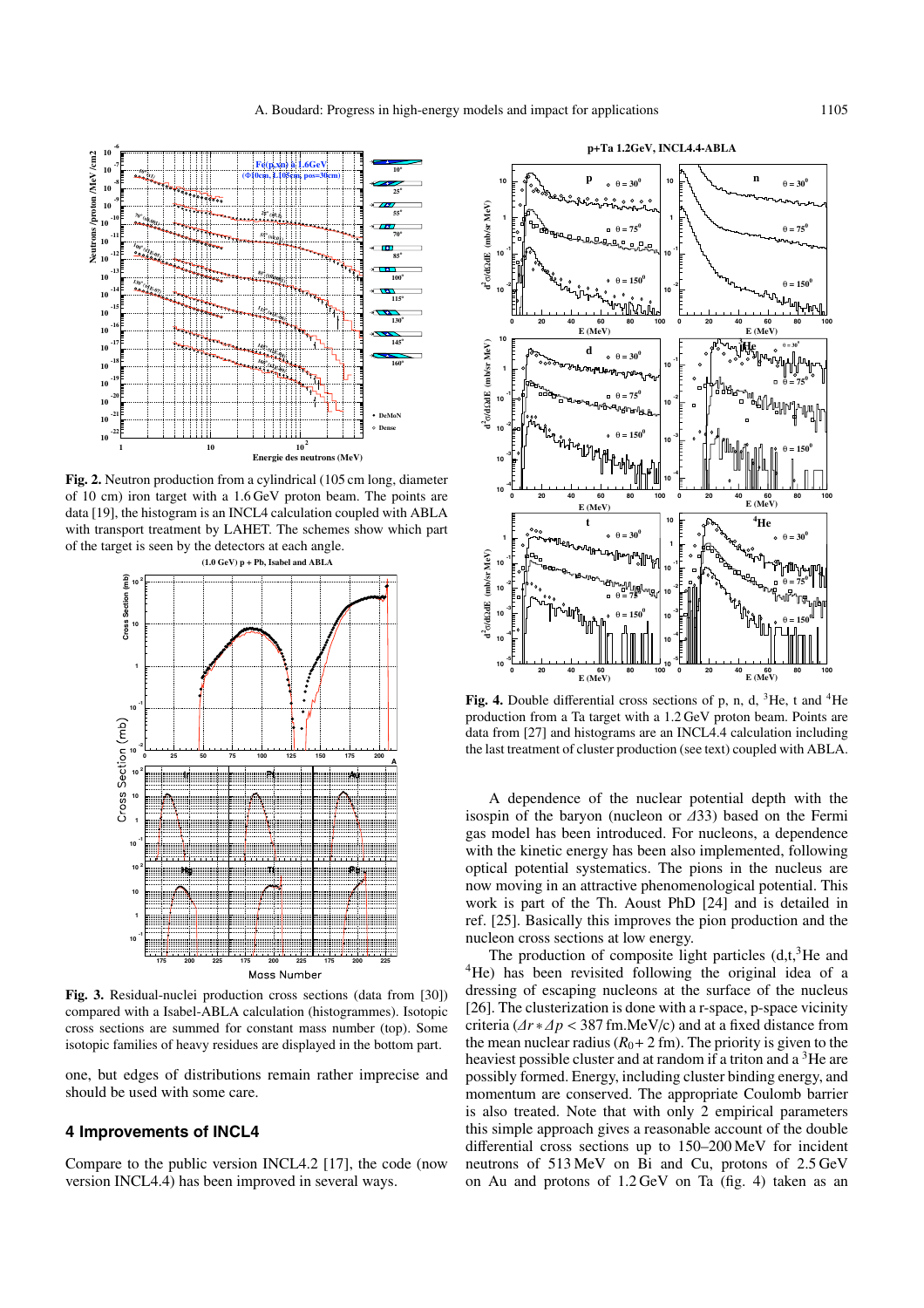

**Fig. 5.** Reaction cross sections as a function of the proton or neutron beam energy on various targets. Data points are a compilation [28]. The continuous line is from the new INCL4.4 calculation including coulomb distortion. The dashed line is from the previous official version INCL4.2 which had to be arbitrary re-normalized on data below 100 MeV.

example of the recent NESSI results [27]. The production of the various species are now better, especially the  $d/4$ He ratio. In this approach, participant nucleons to the cascade are preferentially embedded in clusters rather than spectator ones. The consequence is a depletion of the single 20–100 MeV proton and neutron emission however acceptable.

For sake of simplicity, the motion of particles are computed along straight lines and with a constant velocity. This can be criticized especially at the surface of the nucleus. To be more realistic, we have corrected the kinetic energy of the particle by subtraction of the nuclear potential local value. This means for example that a nucleon of Fermi energy has almost no velocity in the tail of the r-space density as it should in a classical picture. This local velocity (accordingly energy and momentum with on-shell particles) is then used for collision probabilities (reaction cross section) and kinematics. This has a large influence at the surface of the nucleus especially for a low energy of the projectile. A clear improvement is certainly the much better reaction cross section below 100 MeV as now obtained without any re-normalization (fig. 5 continuous line). For very light nuclei, the raise of the cross section at low energy is not fully reproduced but it is probably too much outside the limits of the int ra-nuclear cascade validity. Note that at such low energies, it is crucial to correct the track of the charged projectile for Coulomb distortion.

The momentum position of the maximal 2p-coincidence cross section in  ${}^{12}C(p,2p)$  at 800 MeV is now lowered by ∼100 MeV/c and agrees with experimental data [29]. This is indicative of a better kinematics of collisions at the surface. Another sign is the improvement of the mean recoil velocities



**Fig. 6.** Longitudinal velocity of recoil nucleus produced by a lead beam of 1A GeV on hydrogen expressed in the beam rest frame. Data are from [30]. Calculations show the improvement of the last INCL4.4 version compared with the official public version INCL4.2.



**Fig. 7.** Same as figure 6 but with an iron beam and data from [21].

of the evaporation residues measured at GSI in  $^{208}Pb+p$  at 1 A GeV and 56Fe+p at 1A GeV (figs. 6 and 7). The width of the velocity distributions (not shown) remains unchanged and very close to the experiment. The strong deviation observed for iron and recoil A values of 20–30 could be a sign of additional de-excitation mechanisms (transition states, multifragmentation) not included in the presently used version of ABLA (see [22] and [23] for details).

In figure 8, the production of helium from iron is shown as a function of the proton beam energy. Data points are obtained in irradiation experiments ("Michel" [32]) or by direct measurements with a proton beam ("NESSI" [31] and "NESSI new" [27]) or in reverse kinematic ("SPALADIN" [22]). From the "INCL4-ABLA" to the "INCL4-Gemini" curves we can appreciate the contribution of different de-excitations (pure evaporation or addition of a transition state model). The dashed curve shows the cross section increase (∼40 to ∼100 mb) when He production from the cascade (clusters) is included. The very recent calculation done at 1 GeV with our last version of INCL4.4 and the last improved version of ABLA (ABLA07) shows that calculations of this important quantity is reasonable with our most recent developments but could remain 20–30% below the experimental values.

For testing the INC limits, we present the energy distributions of p, d, t and  ${}^{4}$ He which are produced from neutrons of 96 MeV on Lead (fig. 9, data from [33]) and from neutrons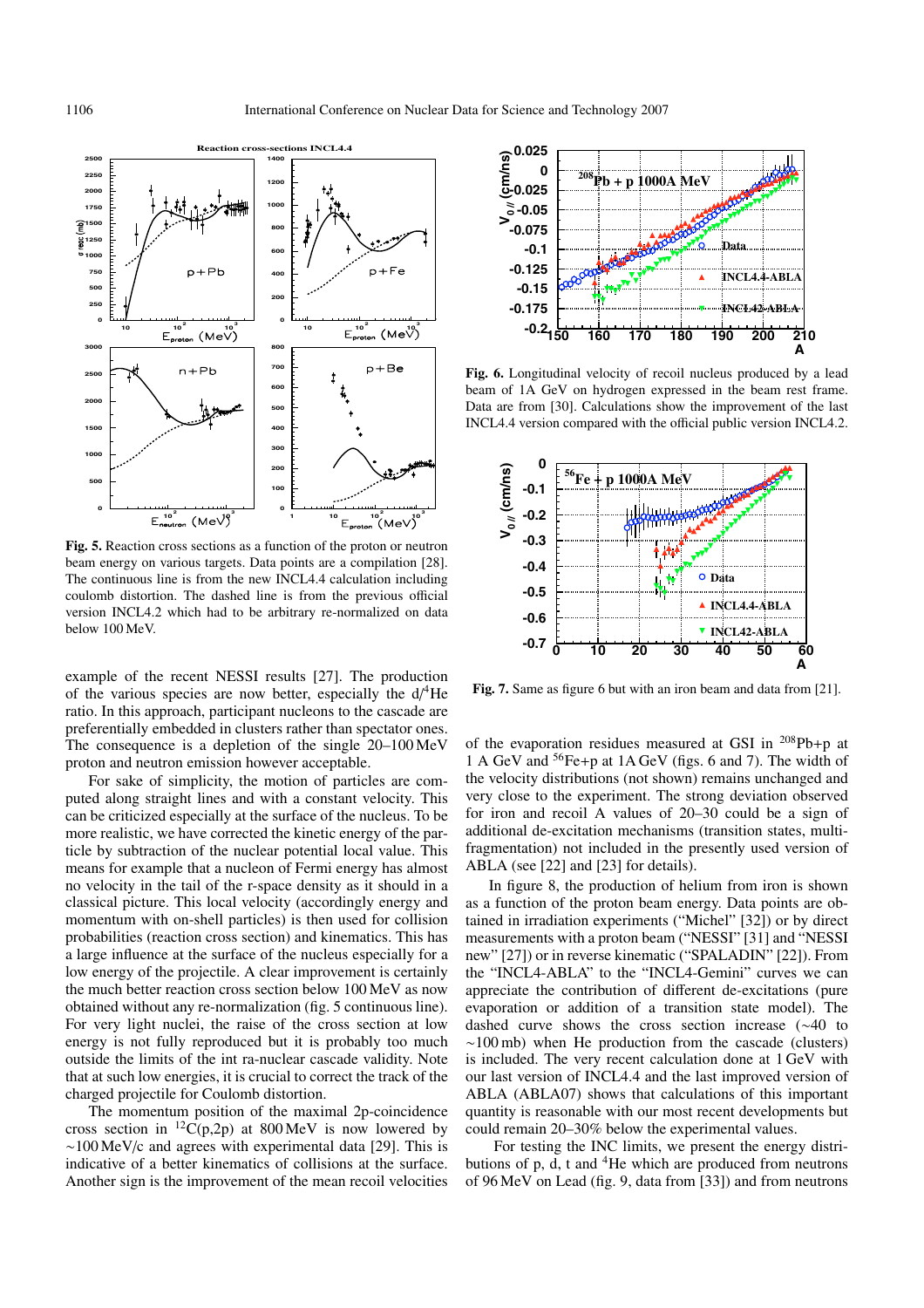

**Fig. 8.** Production of Helium with a proton beam of various energies on a lead target. Data points from various experiments are compared with calculations shown as lines. The diamond is also a calculation at 1 GeV with a coupling of INCL4.4 and ABLA07.

of 63 MeV on Bi (fig. 10 data from [34]). In this last case, <sup>3</sup>He and <sup>4</sup>He are summed as in the experimental detection, but <sup>3</sup>He contribution is small. At 96 MeV, results are rather good except the too high production of very low energy deuterons. This is purely due to the cascade since in ABLA only n, p and <sup>4</sup>He are produced by evaporation. Actually, double differential cross sections were also measured from 20◦ to 160◦. The same type of agreement is observed at all angles but the calculations are decreasing with angles a bit faster than experiment. For the proton production, the quasi elastic contribution is too narrow. Whereas experimental data are smooth with energy, INCL4.4 calculations exhibits a broad peak at 20◦ still visible at 40◦. This was already observed in p+Pb at 120 MeV. It is due to the local velocity correction at the surface of the nucleus which reduces the broadening of the single interaction by the Fermi motion and could be possibly corrected if diffraction would be included for outgoing particles.

The same type of defaults are observed at 63 MeV but more pronounced (fig. 10). There is a huge production of low energy deuterons also noticeable for the tritons. The peak of protons just above the barrier is more pronounced. Very similar results are observed for n(41 MeV)+Bi for which the same type of interesting data exist [34]. These results show that our cluster procedure should be seriously improved at low energy. It is a lot too easy to aggregate a single nucleon at low energy and a procedure by elastic scattering of preformed clusters will be investigated. The precise value of Coulomb barriers and of transmission coefficients is also crucial in this domain. But the single particle production are reasonable even at these very low energies, and an acceptable link with the low energy models is possible.

Note that INCL4.2 and ABLA are already included in LAHET and MCNPX. A translation in  $C_{++}$  will be available in the new release of GEANT4 and stand-alone versions with last improvements are available on request.

## **5 Conclusions**

Several codes like INCL4, ISABEL, CEM2k, etc. exist and have been systematically tested for the simulation of spallation



**Fig. 9.** Proton, deuteron, triton and 4He production cross sections as a function of the particle energy for a neutron beam of 96 MeV on lead. Data points are from [33]. The histogram is an INCL4.4-ABLA calculation.

reactions in the domain ∼100 MeV to a few GeV. They contain a reduced part of phenomenology which gives them a predictive power but their explicit treatment of the intra nuclear cascade can differ. It is why their comparison is useful to disentangle the most significant nuclear phenomena needed in this type of approach.

Coupled with evaporation-fission codes (like GEM or ABLA) they provide realistic generators for the production of light particles (p, n and pions), and of recoiling nucleus isotopically identified. The fission is also rather precisely understood especially with the ABLA code. Noticeable discrepancies however exist on the fission cross section of light elements (Ta-W region) around 1 GeV which should be soon clarified by new experiments planned at GSI (FRS) and possibly with the ABLA07 version. Below 170 MeV, interesting recent data analyzed with CEM03 are available from TSL [35] for the fission of these target nuclei.

The systematic under-prediction of the production cross section of light fragments begins to be understood due to new experimental results like the precise analysis of the velocity spectra for intermediate masses  $(^{136}Xe-p$  experiment at FRS) and the in coincidence detection of de-excitation particles with the SPALADIN setup for the p-Fe spallation at 1 GeV. Transition states leading to asymmetric binary decays and multi-fragmentation seems to play a role but with a relative weighting not yet coherently determined. This will be probably clarified with coincidence experiments on heavier nuclei and with a computational tool like ABLA07 containing these contributions associated with the same evaporation. The experimental effort will be possible with the FAIR facility and a super-conducting magnet associated with a new TPC detector within the R3B project.